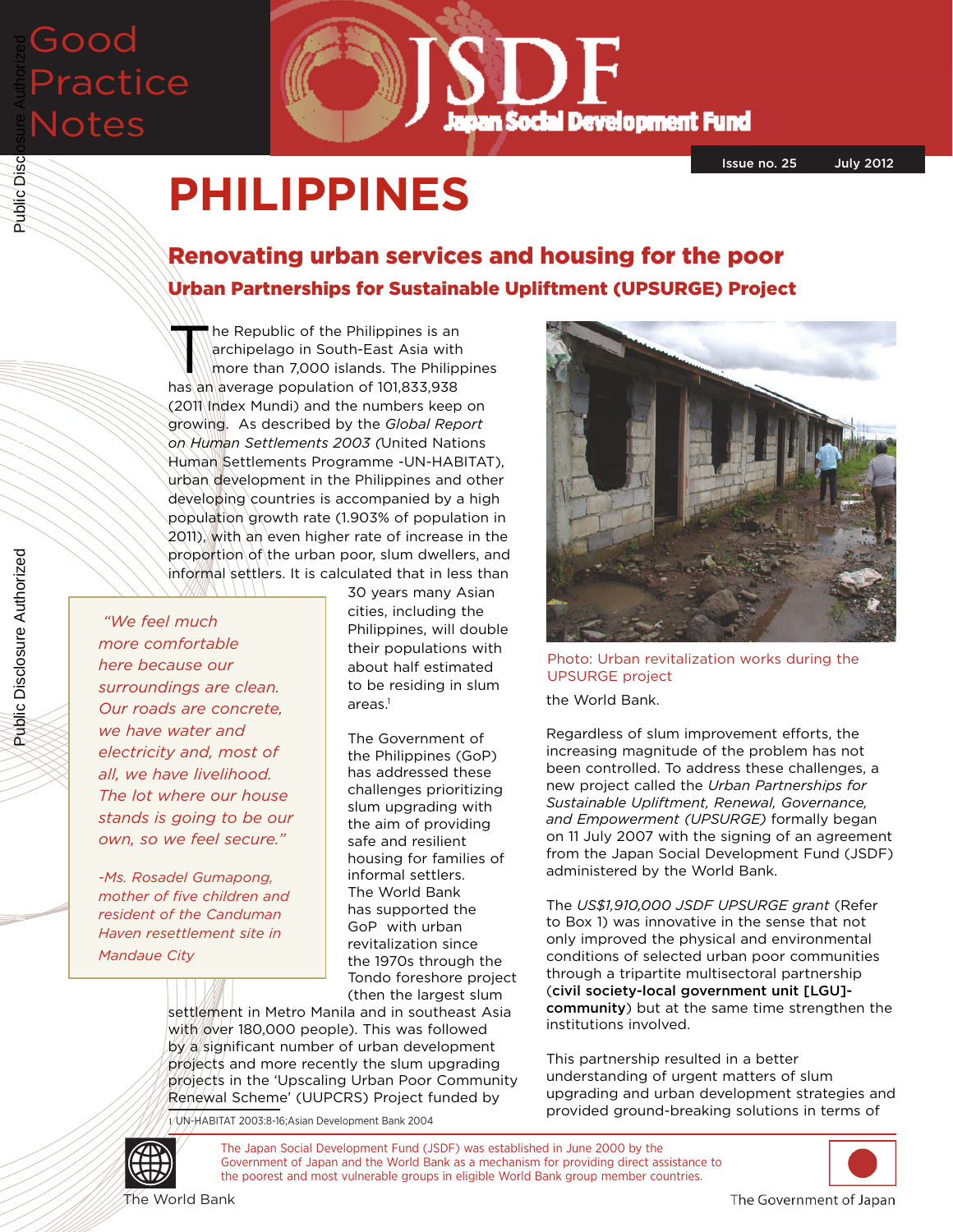

#### Map 1: UPSURGE project setting, 2007-2010

shelter, sanitation and other basic needs for the poorest families in the metropolitan area. In addition, the project created social capital, empowering communities and improving skills.

#### **The Project**

Five components comprised Project UPSURGE: (a) design and organization; (b) community planning, mobilization and subproject implementation; (c) training and capacity-building (d) institutionalization, which included mechanisms to strengthen the multistakeholder partnerships and the mobilization of resources; and (e) support to project implementation.

As shown in the map above, the UPSURGE project covered eight cities in five administrative regions across the Philippines. The participating cities represented a diverse group of developing urban centers including the oldest and most populated cities (Quezon city) and a relatively young and small city (Talisay City in Cebu Province). The eight cities share common challenges related to urban poor dwellers and informal settlements. These settlements are often located next to waterways, rivers and creeks, and in many cases they are areas considered at-risk for natural disasters. The UPSURGE project relied on the *Partnership of* 

*Box 1- Key Data Trust Fund #: TF058154 Implementing Agency: Partnership of Philippine Support Service Agencies (PHILSSA) Grant Amount: US\$1,910,000 Implementation Period: 07/17/2007-07/10/2011*

*Philippine Support Service Agencies* (PHILSSA). PHILSSA is a development agency that has strong relationships with communities and experience coordinating NGOs as implementing agencies. PHILSSA served as a communication bridge between Old Implementing Agencies (OIAs) and new ones (New Implementing Agencies -NIAs). The OIAs and NIAs as well as their partner city governments collaborated in the implementation of the project as well as the selection of the community-beneficiaries.

The JSDF UPSURGE grant developed these dynamic partnerships among city governments, NGOs, community associations, and other civil society groups, as well as members of the business community, particularly civil works contractor-companies.

The NGO-implementing agencies (NGO-IAs), formed a multisectoral partnership in each city, which in most cases came together as a committee: the *City Renewal Implementation Committee (CRIC)* which was in charge of the planing, implementation, and monitoring of the subprojects.

Communities were actively involved in the selection of community subprojects. The subprojects included physical improvements, road construction and drainage systems, housing units, water systems, material recovery facility, flood control facility, and slope protection. It also supported the purchase of solid waste management equipment. The full range of subprojects is illustrated in Table 1.

#### **JSDF at work**

The UPSURGE grant assisted to 17 communities. The project showed substantial accomplishments in achieving its desired outcomes:

(a) Community infrastructure subprojects were identified and implemented by the communities and sustained through the tripartite partnership - The project successfully completed 19 subprojects through the tripartite partnerships created in participating cities, benefiting approximately 4,000 households.

(b) Learning activities leveraged capacity of LGUs, civil society groups and community associations - UPSURGE influenced eight LGUs<sup>2</sup> and nine NGOs through formal training contributing significantly to the successful planning and implementation of the project. In addition, the project adopted a "twin city" mentoring strategy where the original NGOs - the OIAs, mentored the new set of NGOs - the NIAs, in various areas, such as in community organization, financial management, procurement, technical/engineering review. This strategy has helped the learning by new participants in carrying out upgrading activities.

(c) Institutional mechanisms were established to facilitate

2 LGU = Local Government Unit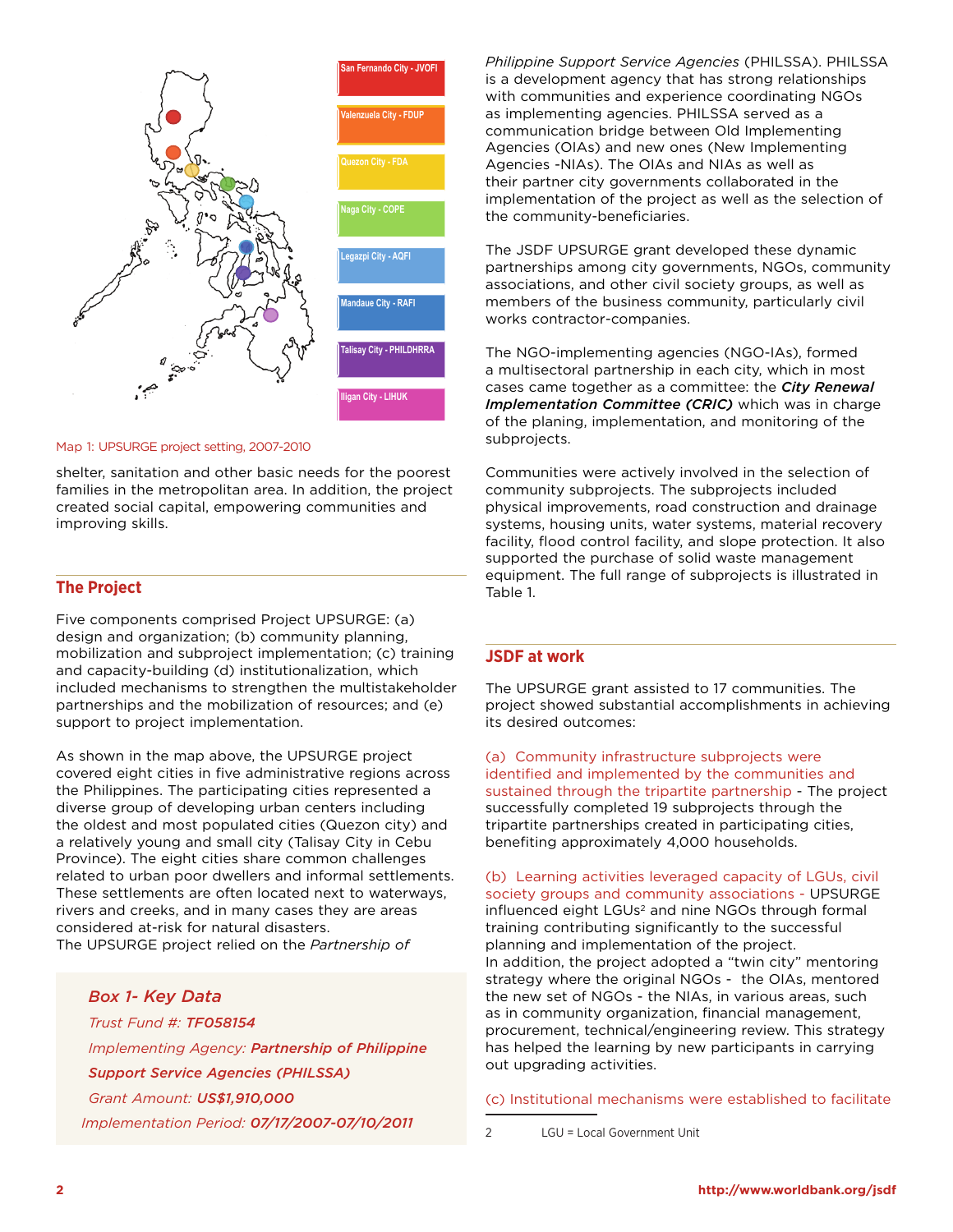#### Table 1: UPSURGE Subprojects, 2007-2010

| <b>City Community (Area)</b>                                         | Subproject                                                                                                                                                            |
|----------------------------------------------------------------------|-----------------------------------------------------------------------------------------------------------------------------------------------------------------------|
| San Fernando City- FVA (0.5 ha)                                      | 1. Improvement of 43 housing units<br>2. Construction of a multipurpose<br>buildina                                                                                   |
| Valenzuela City-DAHOA (1.24<br>ha)                                   | 3. Construction of concrete roads and<br>alleys, and drainage<br>4. Provision of electricity connection                                                               |
| Quezon City- KASAMPO-II (1.0<br>ha)<br>Quezon City- Area 7 (no data) | 5. Construction of concrete roads and<br>drainage; individual household water<br>meter and connection                                                                 |
|                                                                      | 6. Construction of a community park and<br>playground                                                                                                                 |
| Naga City- MVHOA (1.9 ha)                                            | 7. Construction of concrete roads and<br>drainage<br>8. Construction of additional concrete<br>roads and drainage (Phase II)<br>9. Housing construction assistance    |
| Legazpi City- APHOA (2.4 ha+2.3<br>ha)                               | 10. Construction of concrete roads.<br>stairways, pathways, and drainage<br>11. Installation of a water system<br>12. Installation of a flood control system          |
| Mandaue City- KCHAI (1.9 ha)                                         | 13. Construction of concrete roads and<br>drainage<br>14. Construction of community market<br>15. Construction of livelihood center<br>16. Sewing machines for center |
| <b>Talisay City</b>                                                  | 17. Construction of concrete roads and<br>drainage<br>18. Construction of concrete roads and<br>drainage; and slope protection                                        |
| -CHOA $(.34$ ha)                                                     |                                                                                                                                                                       |
| -VISCHOA (.38 ha)                                                    |                                                                                                                                                                       |
| Iligan City-TCVHOAI (2.5 ha)                                         | 19. Construction of macadam roads.<br>concrete drainage, retaining wall, and<br>concrete stairways                                                                    |

#### collaboration between LGUs, civil society groups and community associations - Various mechanisms to mainstream the tripartite partnership were initiated or strengthened in all participating cities. The eight

participating cities either set up CRICs or made use of existing local bodies to serve as a continuing structure for planning and implementing other community upgrading projects. Some even established city housing funds jointly managed by different stakeholders. These structures served to instill transparency and accountability to the project. (d) Decisions on Cost Recovery

- The OIAs/NIAs, the city governments, and community associations developed an agreement regarding subproject cost recovery. Cost recovery was viewed as a strategy for enhancing beneficiary and organizational ownership toward the project. It was also a strategy that provided a core fund for scaling up slum improvement. Cost recovery agreements ranged from 20% to 100% of the subprojects. Direct costs, with 7-25 year amortization periods. The decisions on the amounts and periods generally took into consideration the additional land acquisition costs to be paid back by the beneficiaries.

#### (e) Building not only physical infrastructures but social capital in the form of trust, dignity, skills and attitudes-

Project UPSURGE also emphasized building social capital that developed trust progressively and enabled communities to be more responsive to future challenges. Having access to land ownership created a sense of dignity too among the beneficiaries. Communities have realized they can rely on their city government for technical and/or financial support and are more open to share their needs. Another example of change of attitudes was seen among city officials that set aside their political views and supported communities perceived to be allied with rival political party when looking at people's strong commitment.

#### **Lessons Learned**

The following are the main lessons from the project:

Empowering Communities to take the driver's seat of their own development is key to the success of this type of projects - The UPSURGE Project demonstrated the effectiveness of a community-based and demand-driven approach in the implementation of slum upgrading projects. Communities that are fully involved in every step of the process proved to be effective project partners.

#### Forging partnerships is essential in slum upgrading -

The UPSURGE Project featured successful partneships among LGUs, civil society and community associations which were an innovative aspect of the project and unleashed opportunities for collaboration, empowerment







Photo: Boy sitting next to one of the channels that were part of the slum upgrading works